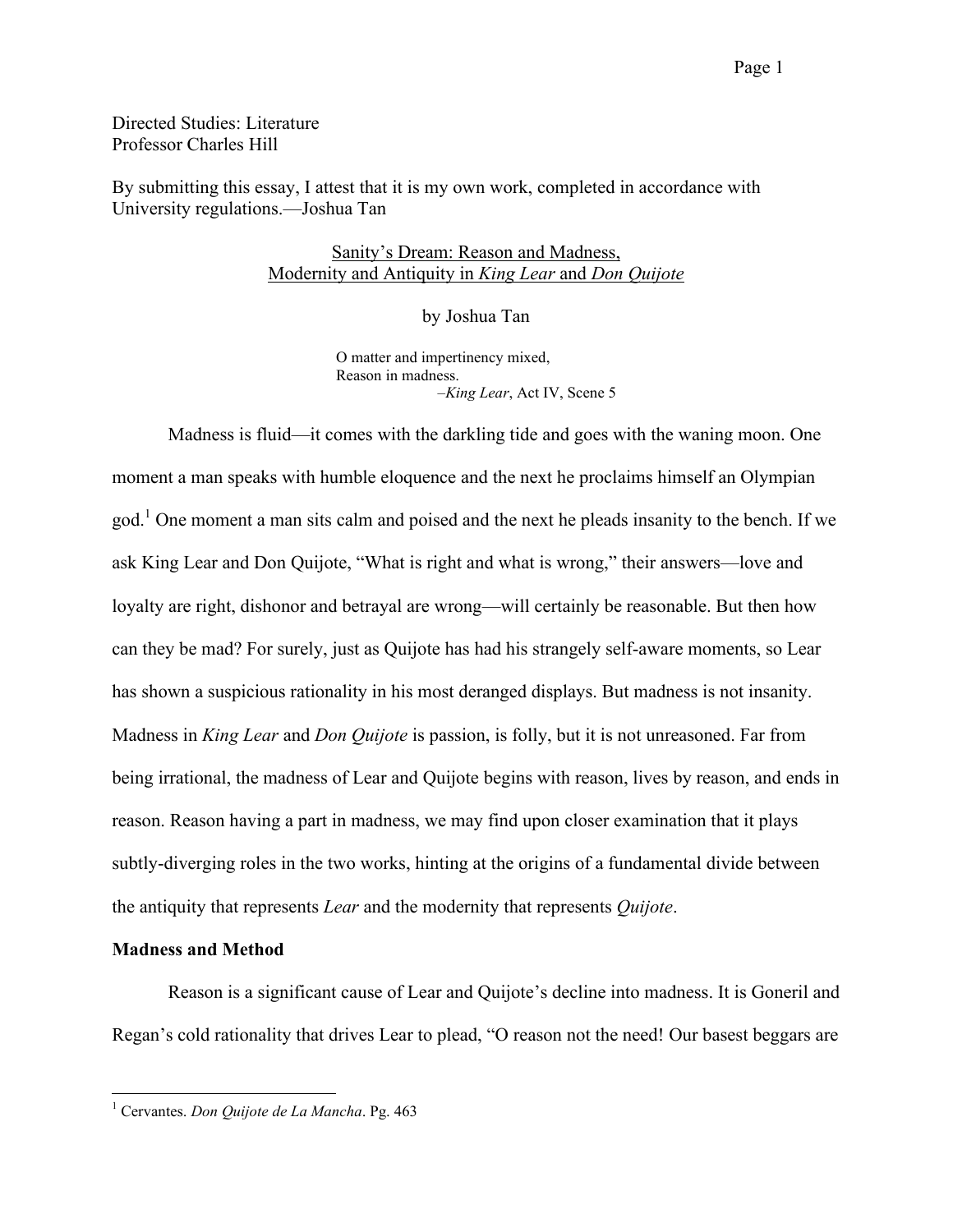in poorest things superfluous."<sup>2</sup> Shuddering, he recognizes the weight of his own human needs that go beyond the scope of rationality, but it is exactly his capacity for reason which enables his madness. Like Gloucester who says, "I stumbled when I saw,"<sup>3</sup> it is Lear's own human capacity for perception (and his misuse of it) that forces his madness.

In madness, Lear strips himself of his irrational denials and sees the world as it is. Like Edgar and the Fool, Lear's nonsensical verse belies a sharp but troubled insight into the pitiless heart of nature: "We came crying hither. / Thou know'st the first time that we smell the air / We wawl and cry."<sup>4</sup> But where rationality guides the madness of Bedlam Tom, only madness and pain guides the reasoning of Lear.

In *Don Quijote*, the eponymous knight says to his squire, "Wherever extraordinary virtue resides, there it is persecuted. Very few, if any, of the famous men of the past escaped the slanders of the wicked."<sup>5</sup> Here and elsewhere in the novel, there is an inescapable sense of selfawareness in Don Quijote's words, an active understanding of the position he takes against the norms of his time. His madness is less irrational or nonsensical than idealistic and delusional. Tilting at windmills may be "crazy," but it is the strength of Don Quijote's imagination and belief that creates his seeming madness, rather than any lack of reason or intelligence, which he plainly has in abundance. In a way, this ambiguity between sanity and madness is deliberate: we are not sure of the

<sup>&</sup>lt;sup>2</sup> Shakespeare. *King Lear*. 2.4.257-8.<br><sup>3</sup> Shakespeare. 4.1.19.<br><sup>4</sup> Shakespeare. 4.5.170-2.<br><sup>5</sup> Cervantes. Pg. 460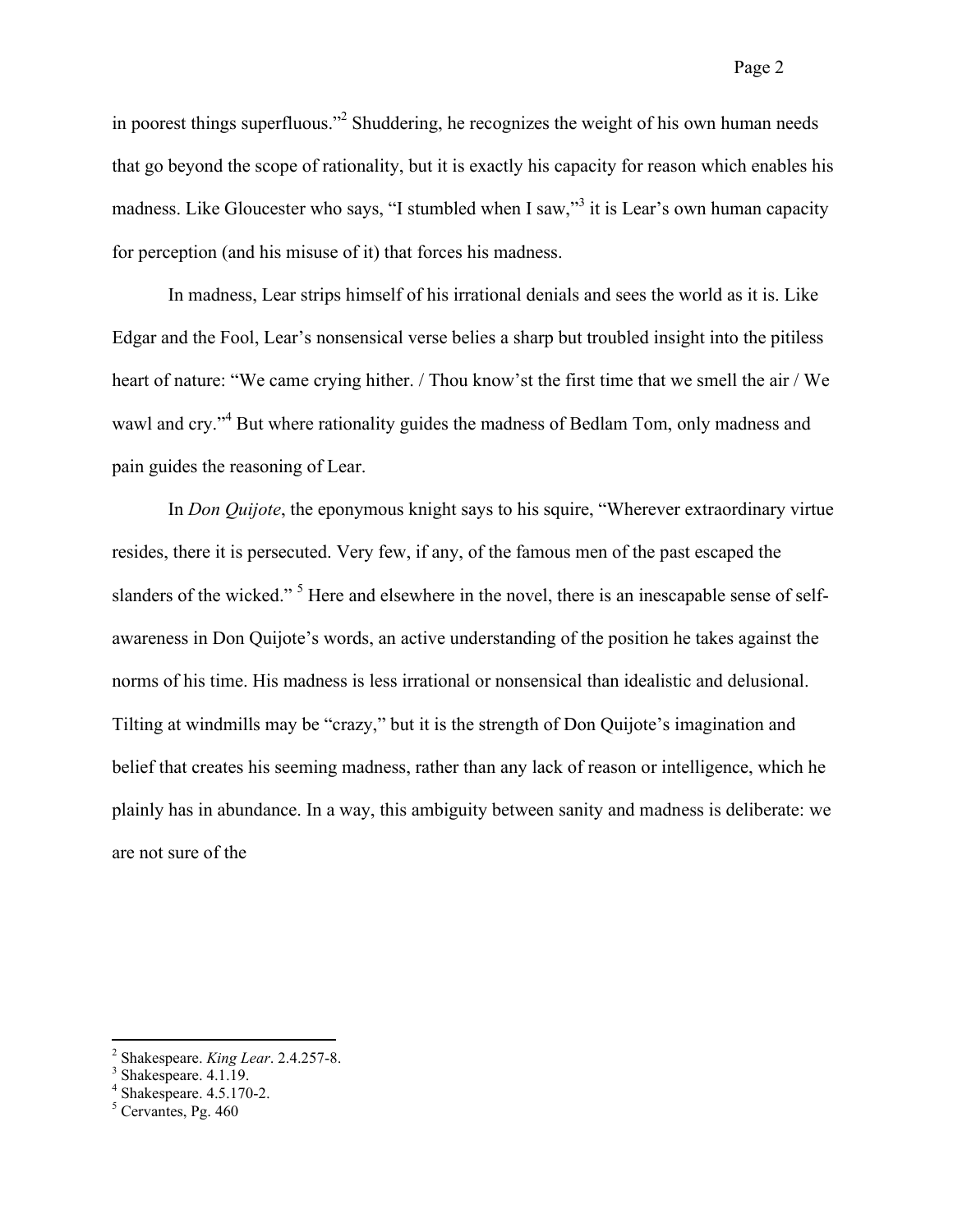Page 3

characters' madness, just as they are not sure of it themselves. There are no true Bedlam Toms in either *King Lear* or *Don Quijote*: only desperate men who jump from their capsizing reality and fall into chaotic delusion and the "dreadful pudder" of the storm.

This reason-in-madness is necessary to both works. Perfect sanity and perfect insanity preclude true character development. Neither Milton's Jesus nor *Beowulf*'s Grendel possess Lear and Quijote's aura of comic/tragic fascination. Thus, for madness to be tragic, it *must* end in reason. In terms of Aristotelian tragedy, without reason, there can be no anagnorisis, and without anagnorisis, there can be no catharsis. If madness did not contain the seed of reason, then there could be no salvation from grief and all would spiral endlessly into death.<sup>7</sup> For all that men are compared to beasts again and again in *King Lear*, there is still that unavoidable difference of reason between man and beast: it is partly why Lear finds Cordelia's death to be more tragic than that of "a dog, a horse, a rat,"<sup>8</sup> and partly why we find Lear's own death to be so tragic. Less civilization, Lear may be "such a poor, bare, forked animal,"<sup>9</sup> but he still has one thing above beasts—a capacity for tragedy.

### **The Origin of Tragedy**

But does the Aristotelian logic fit *Don Quijote*? The don's sudden renunciation of knight errantry and equally sudden death seem arbitrary in a sense—lacking catharsis. How then did Don Quijote's madness end in renunciation, death, and tragedy just like King Lear's yet lack that key element of emotion, of culmination, of closure? Where did this divergence begin?

The most obvious answer would be in the heroes themselves. Don Quijote and King Lear are mad in the same way, but not for the same reasons. In both there is an antique sense of

<sup>&</sup>lt;sup>6</sup> Shakespeare. 3.2.49.<br>
<sup>7</sup> Like Hamlet?<br>
<sup>8</sup> Shakespeare. 5.8.284.<br>
<sup>9</sup> Shakespeare. 3.4.94-5.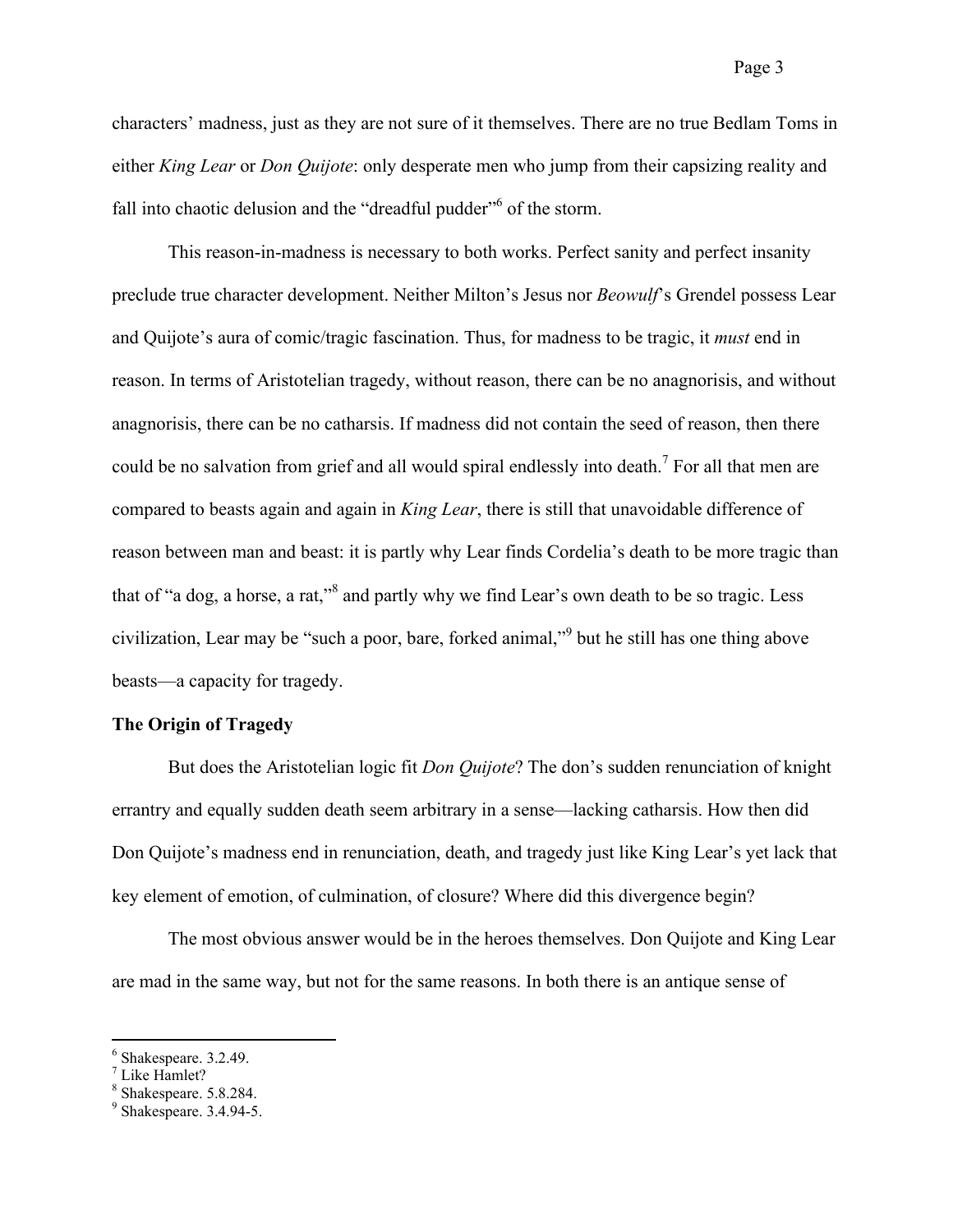romanticism<sup>10</sup> that throws them headlong to their dooms, but Quijote's madness functions as a protection against the cruel, unromantic world, whereas Lear's madness is a cause of his understanding. The bachelor Sansón would reveal Quijote's madness, but Quijote fells the Knight of the Mirrors and conquers, at least for this time, the reflection in the glass. Quijote's madness extends even to Sancho, whose "apprehension… created by what his master has said… did not permit him to give credence to the truth he was seeing with his own eyes."<sup>11</sup>

So whereas Lear is in some sense the classic tragic hero progressing from hubris to madness to realization, Quijote is a modern hero: modern in his comic obliviousness, modern in his mad, foolish gallantry. Of course, *Lear* as well as *Quijote* has an internal division between antiquity and modernity, as exemplified in Lear and Edmond's opposing conceptions of an ideal nature: the emphasis on duty and obligation of the former contrasting with the any-meansnecessary, "all with me's meet that I can fashion  $fit$ "<sup>12</sup> policy of the latter. But though romantic antiquity and ruthless modernity seem to represent very similar forces in *Lear* and *Quijote*, the conflict between the two forces plays out quite differently in the two plays. Though there is nothing truly definitive of the works except themselves, it may yet be relevant to ask: if Lear is an *example* of the power of that "pitiless storm,"<sup>13</sup> then could The Quijote be Cervantes' *challenge* to that selfsame modern nature?

We return to our original question: "What is right and what is wrong?" But instead of questioning the king or the don, we must question ourselves: "Can we really try Lear and Quijote against our modern standards of authenticity?" The question, taken in the context of the above

<sup>&</sup>lt;sup>10</sup> Sebastian Cano-Besquet, in class.<br><sup>11</sup> Cervantes. Pg. 547-8.<br><sup>12</sup> Shakespeare. 1.2.156.<br><sup>13</sup> Shakespeare. 3.4.29.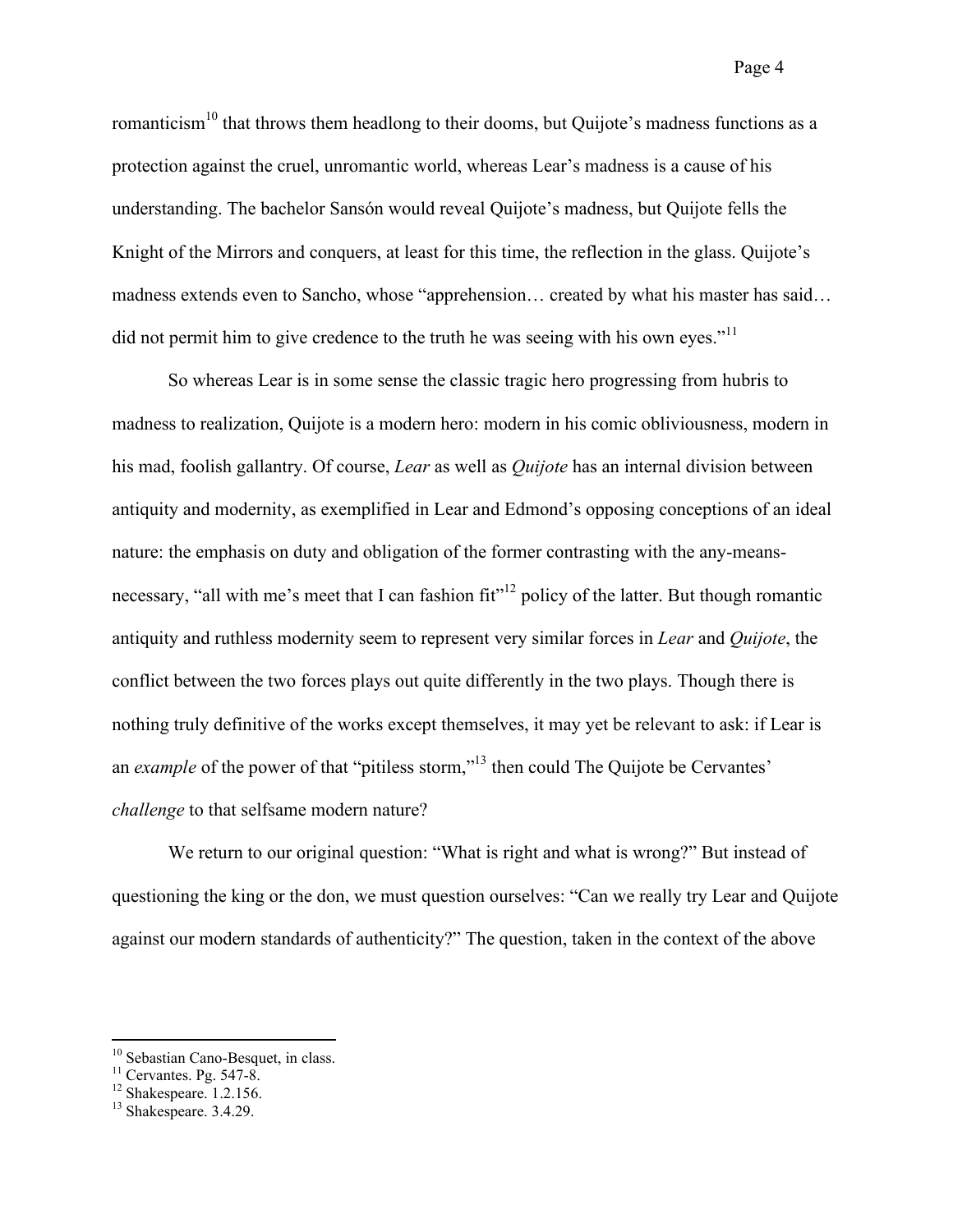antiquity-modernity division, leaves different answers for the two works: we cannot judge Don Quijote, but we can judge King Lear.

By Act III, Lear knows full well of the difference between the true nature of the world and the nature he had hoped for in Act I. "When we are born, we cry that we are come / To this great stage of fools," he proclaims, and our only power can be to "kill, kill, kill, kill, kill, kill."<sup>14</sup> Lear is no innocent, no fool. Cordelia lies dead at his feet and his heart breaks at his fools' deaths. 15 He is born within the world of man and though he sojourns briefly outside, he returns hence to die. Thus the tragedy of Lear is not that he realizes man's state of nature, but that such a state of nature is true, that it becomes true for all to see. In the end, Lear's madness serves his reason and the power of the outside world.

Don Quijote's madness, in contrast, overpowers reason and reality. The problem with judging him by modern standards is hardly that he is unauthentic but that we would fall into the same trap as the other characters in the novel. There is reason in madness and madness in all who meet Don Quijote, all who read *Don Quijote*. Like the Duke and Duchess, we enter his world by reading his book. So whereas the role of reason is Lear is merely to observe, Quijote's reason *acts*. Lear relinquishes his power at the beginning of the play, but Quijote's madness *is* his power. Thus the origin of tragedy in *Don Quijote* is not, as it is in *King Lear*, that the world really is a cruel and afflicted place, but that it conquers Quijote, that Quijote actually accepts it as true.

Going from *Lear* to *Quijote*, we have moved forward from antiquity to modernity, "progressed" from the end of the medieval to the beginning of the Renaissance, but in what is most important—the two works' tragedies—we have barely moved at all. In a way, all madness is modern, and Shakespeare and Cervantes dealt with the same problem in the same way but only

<sup>&</sup>lt;sup>14</sup> Shakespeare. 4.5.174-9.<br><sup>15</sup> Shakespeare. 5.3.279-84.